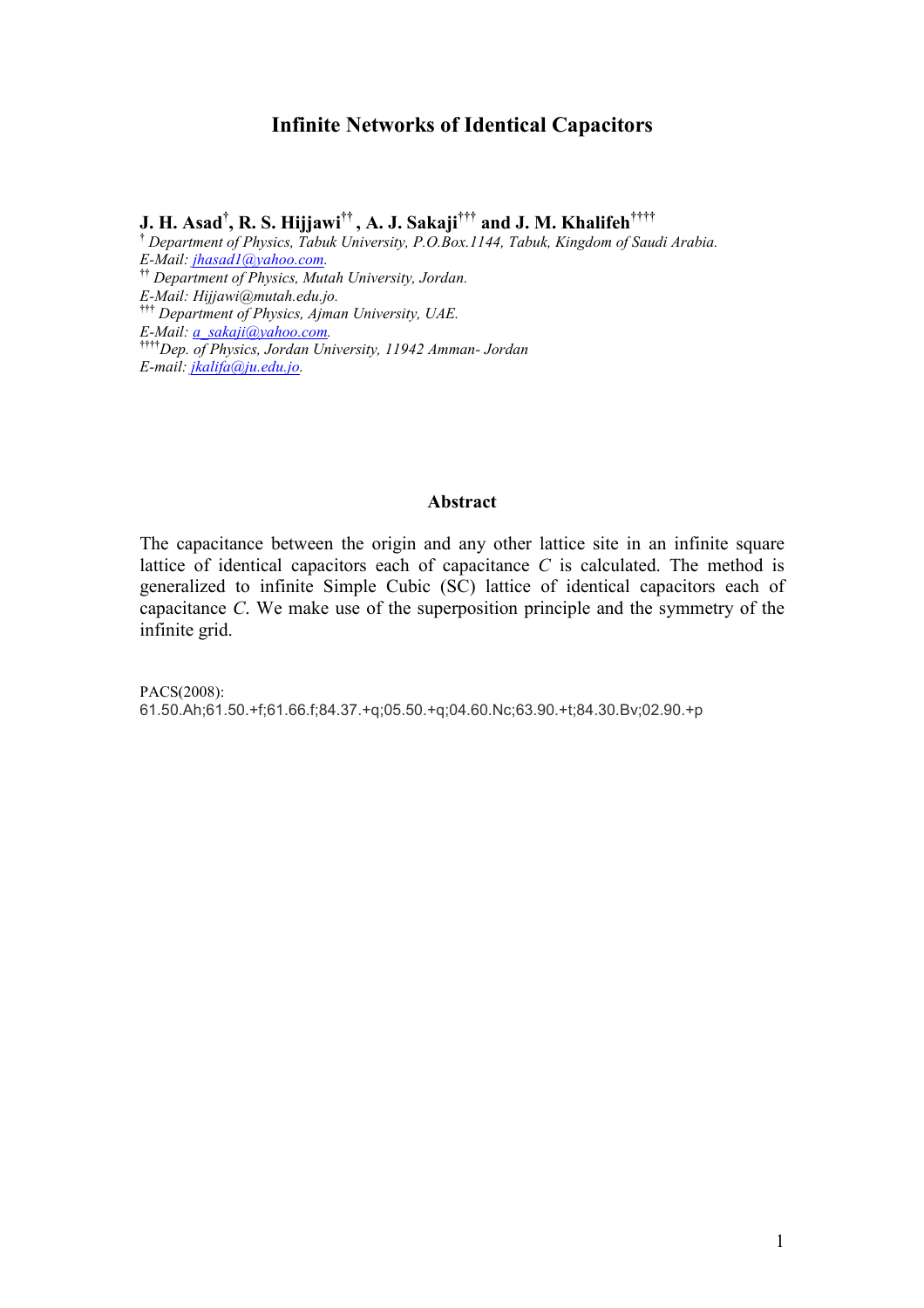## **1. Introduction**

A classic problem in electric circuit theory studied by many authors over many years is computation of the resistance between two nodes in a resistor network. Besides being a central problem in electric circuit theory, the computation of resistances is also relevant to a wide range of problems ranging from random walk  $^{1,2}$ , theory of harmonic functions<sup>3</sup> to first-passage processes<sup>4</sup> to Lattice Green's Functions<sup>5</sup> (LGF). The connection with these problems originates from the fact that electrical potentials on a grid are governed by the same difference equations as those occurring in the other problems. For this reason, the resistance problem is often studied from the point of view of solving the difference equations, which is most conveniently carried out for infinite networks. Kirchhoff<sup>6</sup> formulated the study of electric networks more than 150 years ago. The electric- circuit theory is discussed in detail in a classic text by Van der Pol and Bremmer<sup>7</sup> where they derived the resistance between nearby points on the square lattice.

In the previous 60 years many efforts were focused on analyzing infinite networks of identical resistors. In these efforts scientists used different methods. For example, Francis J. Bartis <sup>8</sup> introduced how complex systems can be treated at the elementary level and showed how to calculate the effective resistance between adjacent nodes of different lattices of one-ohm resistors. His note is interesting and educational. Venezian<sup>9</sup>, Atkinson and Van Steenwijk<sup>10</sup> used the superposition of current distribution to calculate the effective resistance between adjacent sites on an infinite networks (i.e. Square, SC, Hexagonal,…). The mathematical problem involves the solution of an infinite set of linear, inhomogeneous difference equations which are solved by the method of separation of variables. Numerical results for the resistances between arbitrary sites are presented.

Monwhea Jeng<sup>11</sup> introduced a mapping between random walk problems and resistor network problems, where his method was used to calculate the effective resistance between any two sites in an infinite twodimensional square lattice of unit resistors and the superposition principle was used to find the effective resistances on toroidal- and cylindricalsquare- lattices. In the last decade many papers<sup>12−18</sup> have been published using an alternative method based on the LGF. The resistance between two arbitrary lattice sites for different infinite networks of identical resistors were studied for both the perfect and the perturbed networks. Finally, Wu<sup>19</sup> obtained the resistance between two arbitrary nodes in a resistor network in terms of the eigenvalues and eigenfunctions of the Laplacian matrix associated with the network. Explicit formulae for two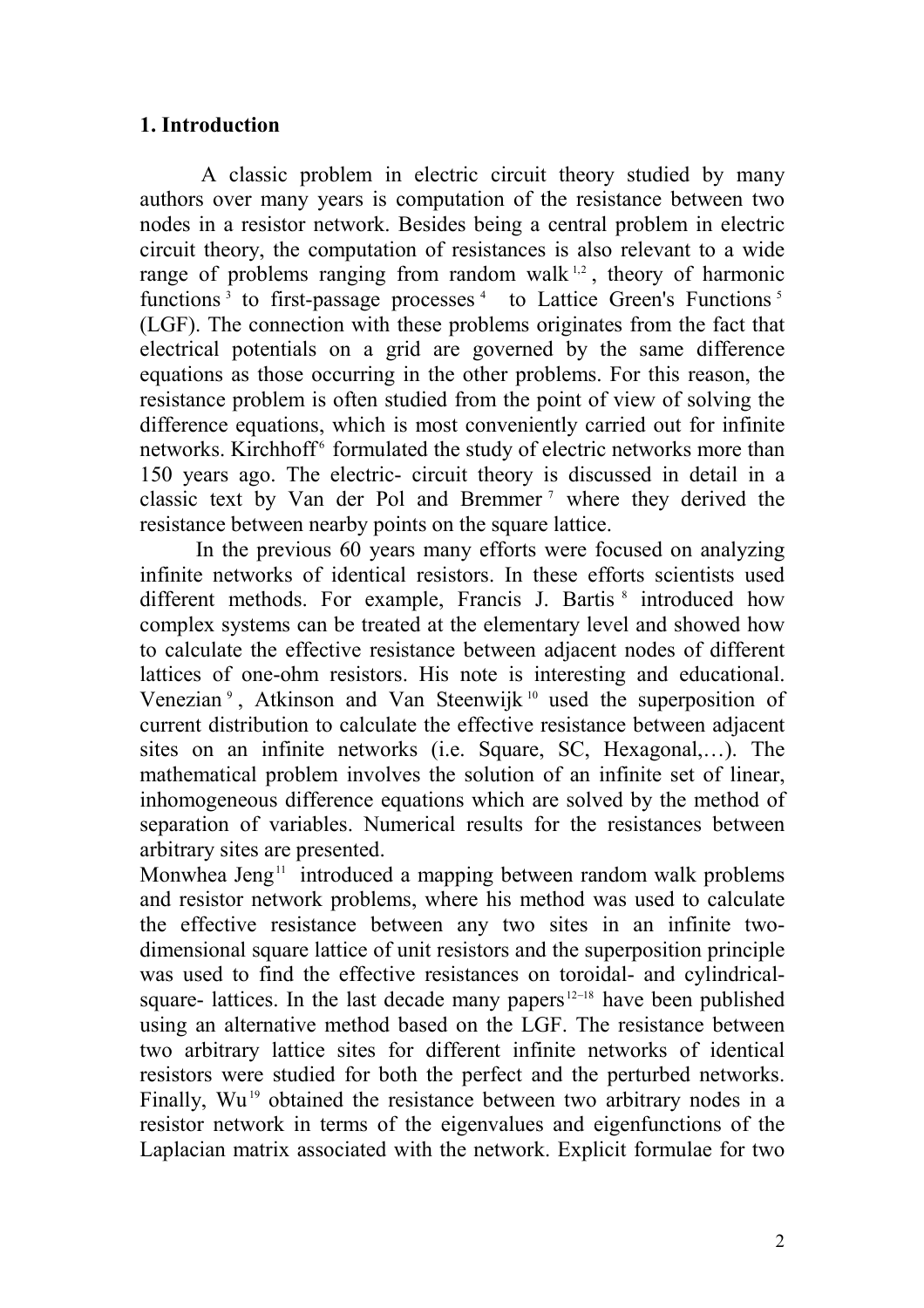point resistances are deduced in his paper for regular lattices in one, two, and three- dimensions under various boundary conditions.

 Little attention has been paid to infinite networks consisting of identical capacitances *C*. Van Enk<sup>20</sup> studied the behavior of the impedance of a standard ladder network of capacitors and inductors where he analyzed it as a function of the size of the network. Recently, Asad et al<sup>21-23</sup> and Hijjawi et al  $24$  investigated many infinite lattices of identical capacitors using the LGF method and Charge distribution method. In these papers numerical results for the equivalent capacitance between the origin and any other lattice site was presented-using the above two methods- for the perfect infinite square network. Numerical results was also presented for the so-called perturbed infinite square network which results by removing one or two bonds from the perfect network.

 In this paper we investigate analytically and numerically the capacitance between arbitrary lattice sites in an infinite square and SC grids using the charge distribution method which is based upon the superposition principle. The asymptotic behavior is also studied for large separation between the two sites. The basic approach used here is similar to that followed by Atkinson and Steenwijk $10^{\circ}$ .

 Finally, it is important to mention that problems involving large or infinite electrical resistive networks are interesting and educational  $25, 26$ . Applications include geophysical exploration with electrical currents, petroleum flow in oil wells, and random walks  $27$ .

#### **2. Infinite Square Lattice**

 In this section, we consider an infinite square network consisting of identical capacitances *C*. Let us define the voltage at the node  $(l,m)$  to be given by  $V_{l,m}$ , and suppose that a charge of  $Q_{l,m}$  enters that node from an external source.

Now using Ohm's and Kirchhoff's laws, we can write:

$$
Q_{l,m} = (V_{l,m} - V_{l+1,m})C + (V_{l,m} - V_{l-1,m})C + (V_{l,m} - V_{l,m+1})C + (V_{l,m} - V_{l,m-1})C.
$$
 (2.1)

$$
=4V_{l,m}C-V_{l+1,m}C-V_{l-1,m}C-V_{l,m+1}C-V_{l,m-1}C.
$$
\n(2.2)

We shall look for an integral representation for  $V_{l,m}$ , and take it to be in the form:

$$
V_{l,m} = \int_{0}^{2\pi} d\beta F(\beta) V_{l,m}(\beta).
$$
 (2.3)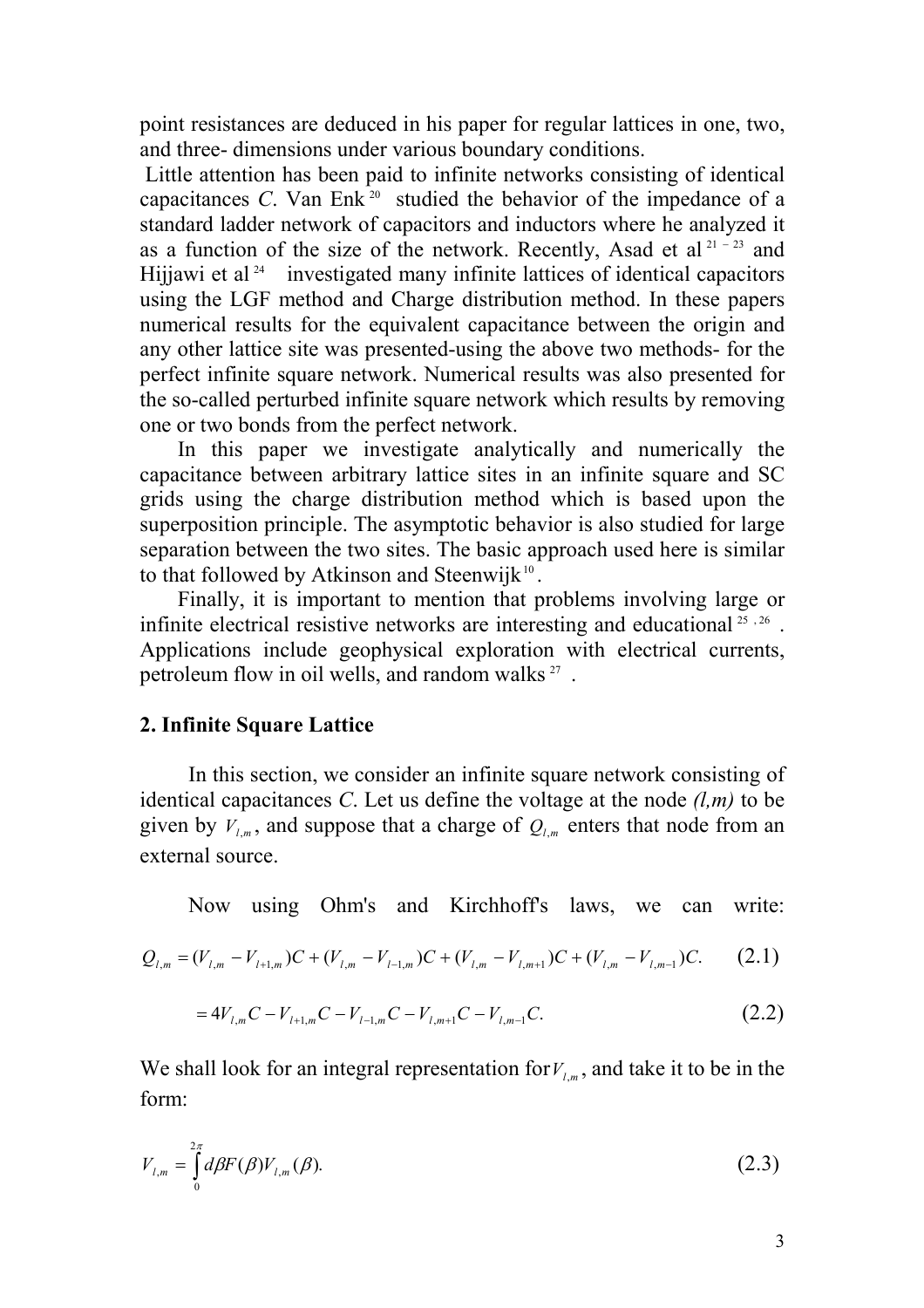with  $V_{l,m}(\beta) = \exp(i|l|\alpha + im\beta).$  (2.4) Here  $\alpha$  is a function of  $\beta$ .

 The above representation is a modified Fourier transform. For  $l > 0$ , we get:

$$
4V_{l,m}(\beta) - V_{l+1,m}(\beta) - V_{l,m+1}(\beta) - V_{l,m-1}(\beta) = 2\exp(i l \alpha + i m \beta)[2 - \cos \alpha - \cos \beta].
$$
 (2.5)

From the above equation, we require (i.e. in order that the contributions of the potential vanishes)  $\alpha$  to be related to  $\beta$  as:

$$
Cos\alpha + Cos\beta = 2. \tag{2.6}
$$

In a similar way, we find zero for this contribution if  $l \lt 0$ . Thus, for any integrable  $F(\beta)$ , then  $Q_{l,m}$  given in Eq. (2.1) goes to zero, unless  $l = 0$ .

For  $0 \lt B \lt 2\pi$ , then Eq.(2.6) has only an imaginary solution given by:

$$
\alpha = iLog[2 - Cos\beta + \sqrt{3 - 4Cos\beta + Cos^{2}\beta}].
$$
\n
$$
\text{For the case } l = 0, \text{ we may write:}
$$
\n
$$
Q_{0,m} = C \int_{0}^{2\pi} d\beta F(\beta) \exp(im\beta) [4 - 2 \exp(i\alpha) - 2Cos\beta];
$$
\n
$$
= 2C \int_{0}^{2\pi} d\beta F(\beta) \exp(im\beta) [Cos\alpha - \exp(i\alpha)];
$$
\n
$$
= -2iC \int_{0}^{2\pi} d\beta F(\beta) Sin\alpha \exp(im\beta).
$$
\n(2.8)

The above charges may be construed as the coefficients of the Fourier series

$$
-2iF(\beta)\sin\alpha = \frac{1}{2\pi} \sum_{m=-\infty}^{\infty} Q_{0,m} \exp(-im\beta).
$$
 (2.9)

Now, take  $Q_{0,m} = \delta_{0m}$ ; i.e.  $Q_{0,0} = 1$ , and  $Q_{0,m} = 0$ . This situation correspond to the case where a charge *Q* enters at the node *(0,0)* and leaves at infinity. Note that no charges leave the lattice at any other finite node. So, with this choice

$$
F(\beta) = \frac{i}{4\pi \sin \alpha}.
$$
\n(2.10)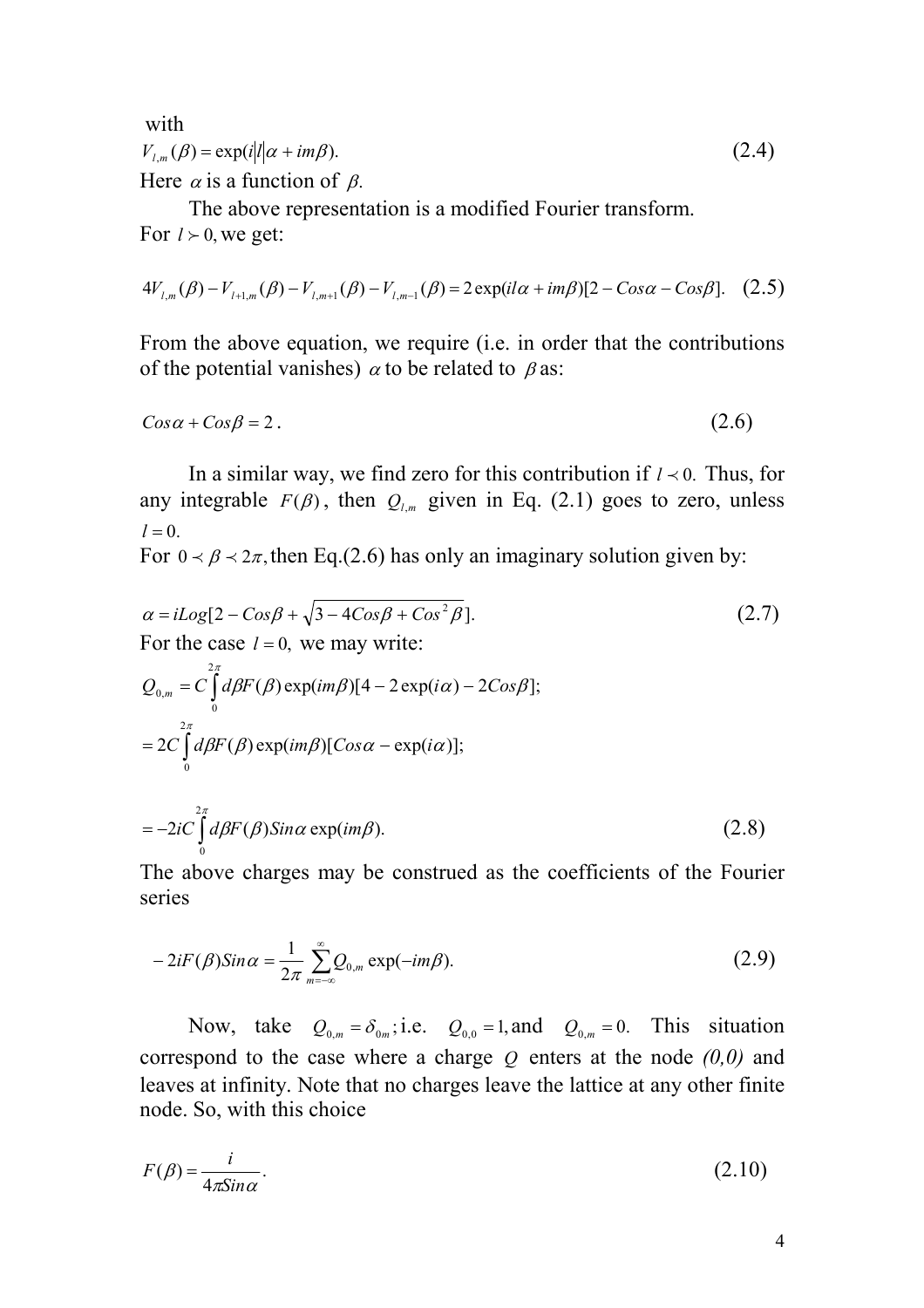Thus, we can write:

$$
V_{l,m} = \frac{i}{4\pi} \int_{0}^{2\pi} \frac{d\beta}{\sin \alpha} \exp(i|l|\alpha + im\beta). \tag{2.11}
$$

 One may ask. What is the capacitance between the origin and the site (l,m)?. First of all, it is clear that the potential difference between these two sites is  $(V_{0,0} - V_{l,m})$ . Now, imagine that a charge of one micro *C*oulomb enters the network at the node *(l,m)* instead of *(0,0)*, allowing it to leave at infinity. The new potential at *(l,m)* will now be what we called  $V_{0,0}$  and the new potential at  $(0,0)$  will be, by symmetry, what we called  $V_{l,m}$ . Thus, the new potential difference between the origin and  $(l,m)$  is just minus the previous one.

 If we choose to imagine that one micro *C*oulomb leaves the node  $(l,m)$ , so that all the potential difference will be reversed in sign. Therefore, the new potential difference between the origin and the node *(l,m)* is again given by  $(V_{0,0} - V_{l,m})$ .

Exploiting the linearity of Ohm's law and superpose all the charges and potentials appertaining to the configuration in which one micro *C*oulomb enters at *(0,0)* and leaves at *(l,m)*, one can write:

$$
2[V_{0,0} - V_{l,m}]C_{l,m} = 1. \tag{2.12}
$$

Or,

$$
C_{l,m} = \frac{1}{2[V_{0,0} - V_{l,m}]}.
$$
\n(2.13)

Thus,  $C_{l,m}$  can be written as:

$$
C_{l,m} = \frac{1}{\frac{i}{2\pi} \int_{0}^{2\pi} \frac{d\beta}{\sin \alpha} [1 - \exp(i|l|\alpha + im\beta)].}
$$
\n(2.14)

It is obvious that  $C_{l,m} = C_{m,l}$  due to the symmetry of the lattice. Finally, we may transform Eq. (2.14) into the manifestly real form:

$$
C_{l,m} = \frac{1}{\frac{1}{\pi} \int_{0}^{\pi} \frac{d\beta}{Sinh|\alpha|} [1 - \exp(-|l||\alpha|) \cos(m\beta)].}
$$
\n(2.15)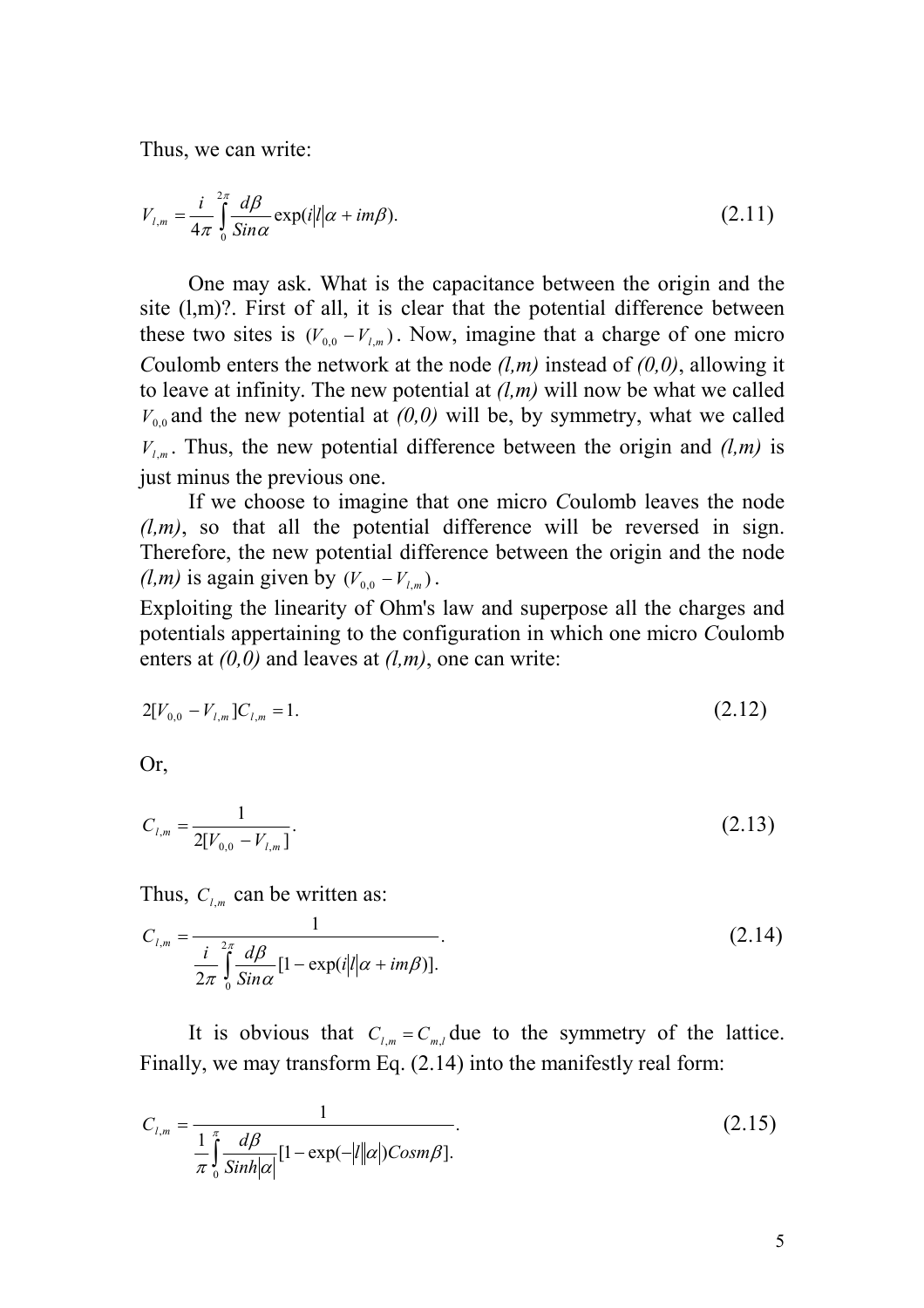As 
$$
1 \to \infty
$$
,  $C_{\infty,m} \to \frac{1}{\frac{1}{\pi} \int_{0}^{\pi} \frac{d\beta}{Sinh|\alpha|}} \to 0$ .

Using Eq. (2.15), one can calculate the capacitance  $C_{l,m}$  by means of Mathematica. Table 1 below shows some calculated values. Similar results were obtained by us<sup>22</sup> using similar approach, and by using LGF approach<sup> $7$ </sup>.

#### **3. Infinite SC Network**

 The above method can be generalized to an infinite three dimensional SC network of identical capacitors. Here we consider three indices and a charge entering the site  $(l,m,n)$  is related to the potentials by:

$$
Q_{l,m,n} = (6V_{l,m,n} - V_{l+1,m,n} - V_{l-1,m,n} - V_{l,m+1,n} - V_{l,m-1,n} - V_{l,m,n+1} - V_{l,m,n-1})C.
$$
 (3.1)

Choose  $V_{l,m,n}$  to be given as:

$$
V_{l,m,n} = \int_{0}^{2\pi} d\beta \int_{0}^{2\pi} d\gamma F(\beta, \gamma) v_{l,m,n}(\beta, \gamma).
$$
 (3.2)

Where  $v_{l,m,n}(\beta, \gamma) = \exp(i|l|\alpha + im\beta + in\gamma)$ , and with  $Cos\alpha + Cos\beta + Cos\gamma = 3$ . i.e.;  $\alpha = Cos^{-1}(3 - Cos\beta - Cos\gamma)$ . For  $l \neq 0$ , one can easily show that:  $2 | d\beta | d\gamma F(\beta, \gamma) \exp(i|l|\alpha + im\beta + in\gamma)x[3 - Cos\alpha - Cos\beta - Cos\gamma]$ 2 0 2 0  $\mathcal{L}_{m,n}$  = 2 |  $d\beta$  |  $d\gamma F(\beta, \gamma) \exp(i|\mathbf{l}|\alpha + im\beta + in\gamma)x[3 - Cos\alpha - Cos\beta - Cos\gamma]$  $Q_{l,m,n} = 2 \int d^{\pi} d\beta \int d\gamma F(\beta, \gamma) \exp(i|\ell|\alpha + im\beta + in\gamma)x[3 - Cos\alpha - Cos\beta - Cos\beta]$  $(3.3)$ 

whereas:

$$
Q_{0,m,n} = -2i \int_{0}^{2\pi} d\beta \int_{0}^{2\pi} d\gamma F(\beta, \gamma) Sin \alpha Cosm \beta Cosn \gamma.
$$
 (3.4)

The inverse of this double Fourier series gives:

$$
-2iF(\beta,\gamma)Sin\alpha=\frac{4}{\pi^2}\sum_{m=-\infty}^{\infty}\sum_{n=-\infty}^{\infty}Q_{0,m,n}\exp(-im\beta)\exp(-in\gamma).
$$
 (3.5)

Let us choose  $Q_{0,0,0} = 1$ , and  $Q_{0,m,n} = 0$ , unless both *m* and *n* vanish. This implies that: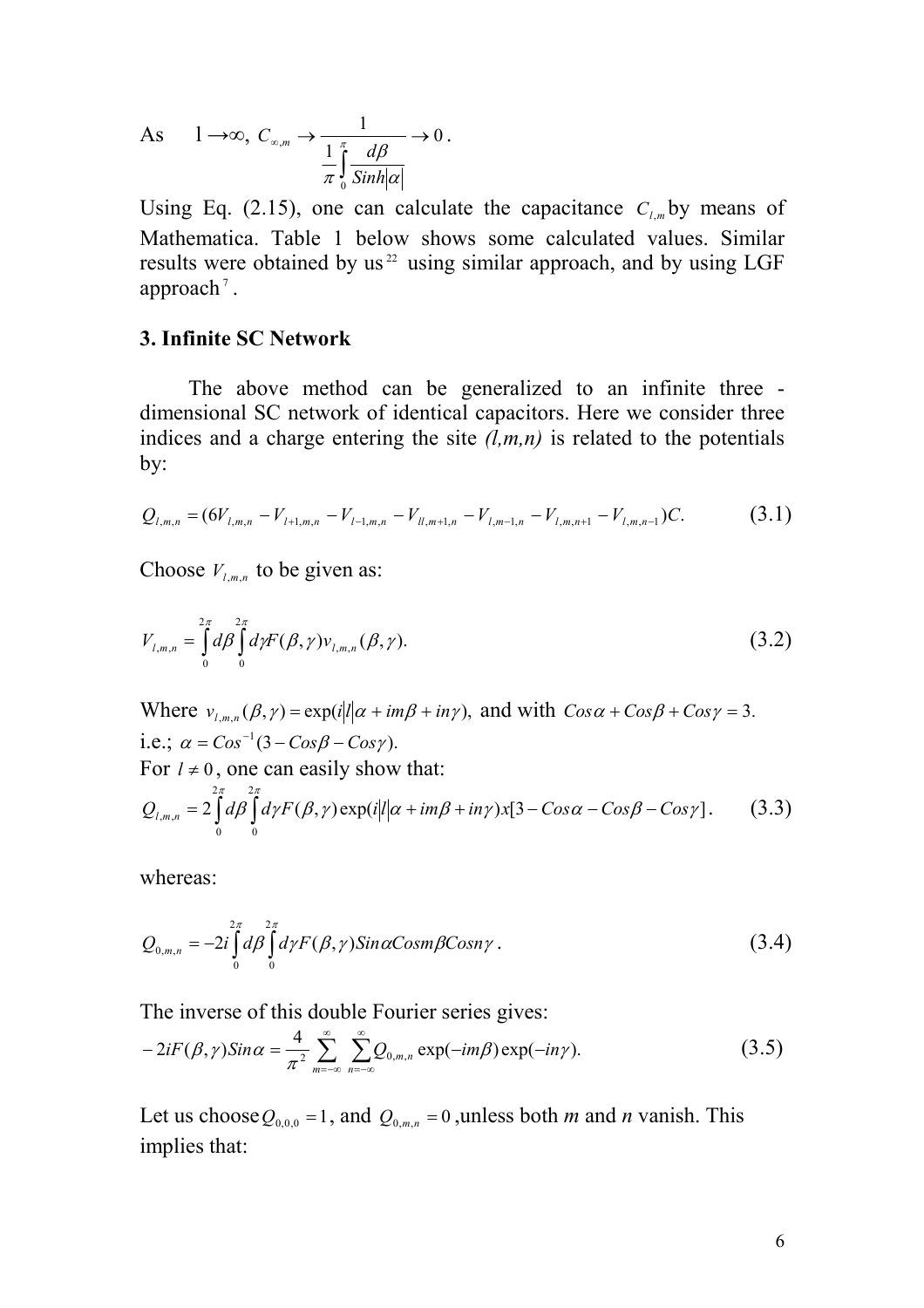$$
F(\beta, \gamma) = \frac{i}{8\pi^2 \sin \alpha}.
$$
\n(3.6)

Substitute Eq. (3.6) into Eq. (3.2), it yields the potential  $V_{l,m,n}$ . That is,

$$
V_{l,m,n} = \int_{0}^{2\pi} d\beta \int_{0}^{2\pi} d\gamma \frac{i}{8\pi^{2} \sin \alpha} v_{l,m,n}(\beta, \gamma).
$$
 (3.7)

As in section 2, we can compute the capacitance  $C_{l,m,n}$  by assuming that a charge of one micro *C*oulomb enters the origin and leaves the lattice site *(l,m,n)*. Thus;

$$
C_{l,m,n} = \frac{1}{\frac{i}{4\pi^2} \int\limits_{0}^{2\pi} \int\limits_{0}^{2\pi} \frac{d\beta d\gamma}{Sin\alpha} [1 - \exp(i|l|\alpha) + im\beta + in\gamma]}.
$$
 (3.8)

Again, this expression is symmetric under any permutation of the indices. A manifestly real form of Eq. (3.8) is:

$$
C_{l,m,n} = \frac{1}{\frac{1}{\pi^2} \int_{0}^{\pi} \int_{0}^{\pi} \frac{d\beta dy}{Sinh|\alpha|} [1 - \exp(-|l||\alpha|) \text{Cosm}\beta \text{Cosn}\gamma]}
$$
\n
$$
\text{As } l \to \infty, \ C_{\infty,m,n} \to \frac{1}{\frac{1}{\pi^2} \int_{0}^{\pi} \frac{d\beta dy}{Sinh|\alpha|}} \to 0.
$$
\n
$$
(3.9)
$$

Using Eq. (3.9), we can calculate  $C_{l,m,n}$  by means of Mathematica. Table 2 below shows some calculated values.

This method can be straight forwardly generalized to four and more dimensions. In a  $(d+1)$  dimensional hypercubic lattice, the capacitance between the origin and the lattice site  $(m_1, m_2, ..., m_d)$  is

$$
C_{m_1,\dots,m_d} = \frac{1}{\frac{i}{(2\pi)^d} \int_0^{2\pi} \dots \int_0^{2\pi} \frac{d\beta_1 \dots d\beta_d}{\sin \alpha} [1 - \exp(i|m_1|\alpha) + im_2\beta_2 + \dots + im_d\beta_d]}.
$$
(3.10)

Where  $Cos\alpha + Cos\beta_1 + ... + Cos\beta_d = d$ .

 As a further generalization, consider the SC network with different capacitances in the three directions: for example say, 1 micro Farad along the x-direction, *p*  $\frac{1}{x}$  micro Farad along the y-direction and *q*  $\frac{1}{n}$  micro Farad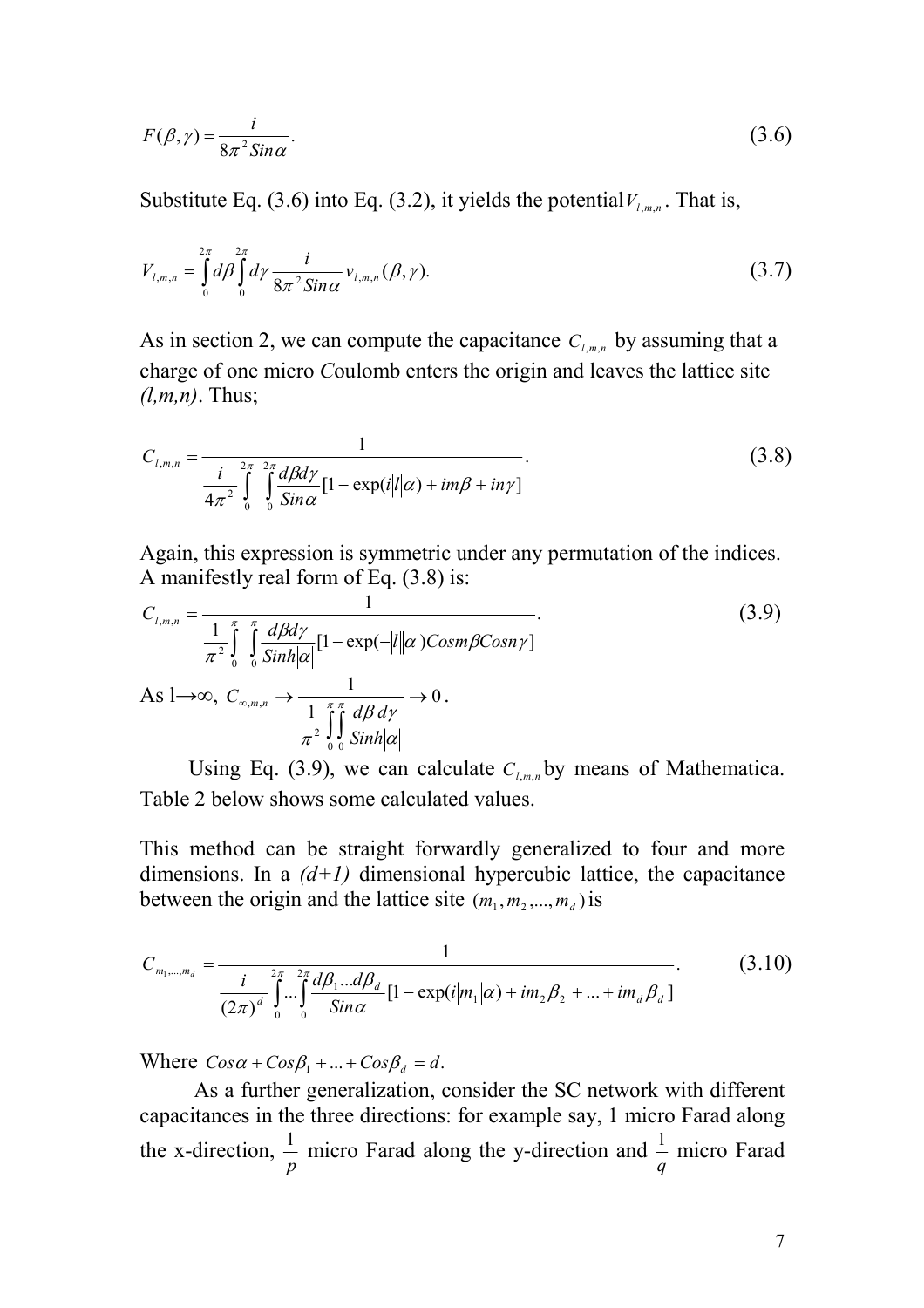along the z-direction. In this case the charge entering the lattice site  $(l, m, n)$  is given by:

 $Q_{l,m,n} = 2(1+p+q)V_{l,m,n} - V_{l+1,m,n} - pV_{l,m+1,n} - pV_{l,m-1,n} - qV_{l,m,n+1} - qV_{l,m,n-1}.$  (3.11) Therefore the capacitance  $C_{l,m,n}$  is still given by Eq. (3.10), but with

 $\alpha = Cos^{-1}(1 + p + q - pCos\beta - qCos\gamma).$ (3.12)

Now, with  $p = q = 1$  we recover the symmetric SC lattice, while for  $p = 1$ and  $q = 0$  give the square lattice discussed in section 2 above. Finally, for  $p \neq 1$  and  $q = 0$  we got the "rectangular" lattice (i.e. a square lattice with unequal capacitances in the two coordinate directions).

#### **4. Results and Discussion**

 This work is divided into two main parts. In part one, the capacitance between the site  $(0,0)$  and the site  $(l,m)$  in an infinite square grid consisting of identical capacitors is calculated using the superposition of charge distribution. The capacitance  $C_{l,m}$  is expressed in an integral form which is evaluated analytically and numerically (Table 1). While in part two, the capacitance between the site *(0,0,0)* and the site  $(l,m,n)$  in an infinite SC grid consisting of identical capacitors is also calculated using the superposition of charge distribution. The capacitance  $C_{l,m,n}$  is expressed in an integral form as the infinite square grid which is evaluated analytically and numerically (Table 2).

 In Figs. 1 and 2 the capacitance is plotted against the site *(l,m)*. Figure 1 shows the capacitance of the infinite square grid as a function of *l* and *m* along [10] direction and Fig. 2 shows the capacitance of the infinite square grid as a function of *l* and *m* along [11] direction. Inversion symmetry is present in both figures around the origin.

 In Figs 3 and 4 the capacitance is plotted against the site *(l,m,n)*. Figure 3 shows the capacitance of the infinite square grid as a function of *l*, *m*, and *n* along [100] direction and Fig. 4 shows the capacitance of the infinite square grid as a function of *l*, *m*, and *n* along [111] direction. One can notice from these two figures that there are inversion symmetries about the origin.

The asymptotic form of equations (2.15) and (3.9) corresponding to the identical capacitors of infinite square lattice and infinite simple cubic lattice, respectively leads to zero as l goes to infinity(see Figs. 1 and 3).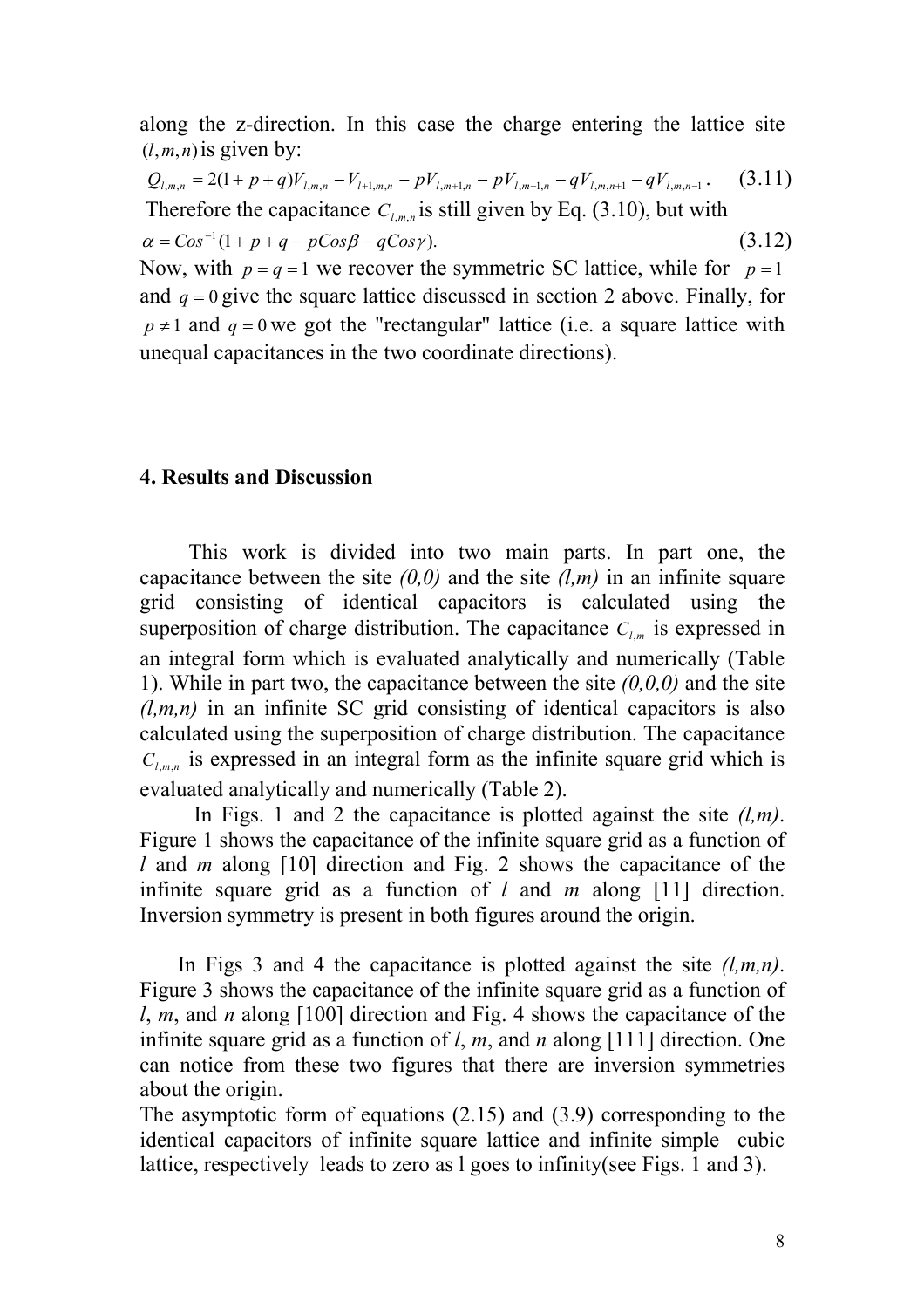An investigation of infinite complicated lattices and of lattices with missing capacitor (bond) is in progress.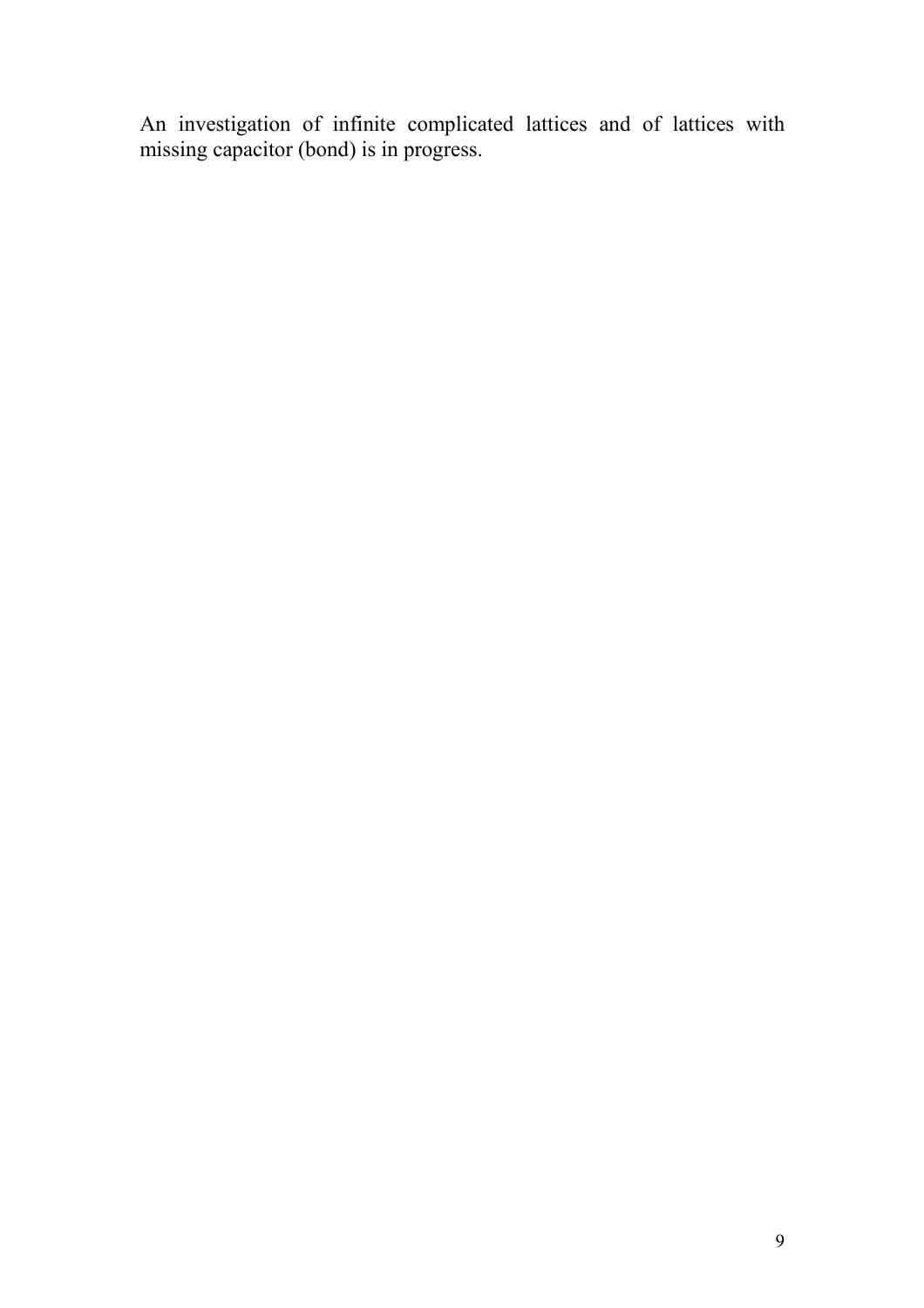#### **References**

1-Doyle. P. G and Snell. J. L. Random walks and Electric Networks, (The Carus Mathematical Monograph, series 22, The Mathematical Association of America, USA, 1984) pp. 83.

2- Lovăsz. L.1996. Random walks on graphs: A survey, in Combinatorics, Paul Erdős is Eighty, Vol. 2, Eds. D. Miklós, V. T. Sós, and T. Szónyi (János Bolyai Mathematical Society, Budepest) pp. 353-398. Also at http://research.microsoft.com~ Lovăsz / as a survey paper.

3- Van der Pol. B. 1959. The finite-difference analogy of the periodic wave equation and the potential equation, in Probability and Related Topics in Physical Sciences, Lectures in Applied Mathematics, Vol. 1, Ed. M. Kac (Interscience Publ. London) pp. 237-257.

4- Redner. S. 2001. A Guide to First-passage Processes (Cambridge Press, Cambridge, UK).

5- Katsura. S and Horiguchi. T. 1971.Lattice Green's Function for the Body-Centered Cubic Lattice. Journal of Mathematical Physics*.* 12 (2):230-231.

6- Kirchhoff. G. 1847. Über die Auflösung der Gleichungen, auf welche man bei der Untersuchung der linearen Verteilung galvanischer Ströme geführt wird, Ann. Phys. und Chemie, 72: 497-508.

7- Van der Pol. B and Bremmer. H. 1955. Operational Calculus Based on the Two-Sided Laplace Integral, Cambridge University Press, England.

8- Bartis. F. J. 1967. Let's analyze the resistance lattice. American Journal of physics. 35: 354-362.

9- Venezian. G. 1994. On the resistance between two points on a grid. American Journal of Physics, (62): 1000-1004.

10- Atkinson. D and Van Steenwijk. F. J. 1999. Infinite Resistive Lattices. American Journal of Physics, (67): 486-492.

11- Jeng. M. 2000. Random Walks and Effective Resistances on toroidal and Cylindrical Grids. American Journal of Physics, 68(1): 37-40.

12- Cserti. J. 2000. Application of The Lattice Green's Function for Calculating the Resistance of Infinite Networks of Resistors. American Journal of Physics, (68): 896- 906.

13- Cserti. J. David. G and Piroth. A. 2002. Perturbation of Infinite Networks of Resistors. American Journal of Physics, (70): 153-159.

14- Asad J. H. 2004. Thesis (Ph.D). University of Jordan (unpublished).

15- Asad J. H, Hijjawi R. S, Sakaji A, and Khalifeh J. M. (2004). Resistance Calculation for an Infinite

 Simple Cubic Lattice- Application of Green's Function. Int. J. Theo. Phys., (43) 11: 2223-2235.

16- Asad J. H., Sakaji A., Hijjawi R. S., and Khalifeh J. M.2005. On the Resistance of an Infinite Square

 network of Identical Resistors- theoretical and experimental comparison. (Submitted).

17- *Asad J. H*, Hijjawi R. S, Sakaji A. J, and Khalifeh J. M. (2005). Remarks on Perturbation of Infinite Network of Identical Resistors. *Int. J. Theo. Phys*., (44) 4: 471-483.

18- Hijjawi R. S, *Asad J. H,* Sakaji A. J., Al-sabayleh M., and J. M. Khalifeh(2007).

Infinite Simple 3D Cubic Lattice of Identical Resistors with two Missing bonds. *Eur.*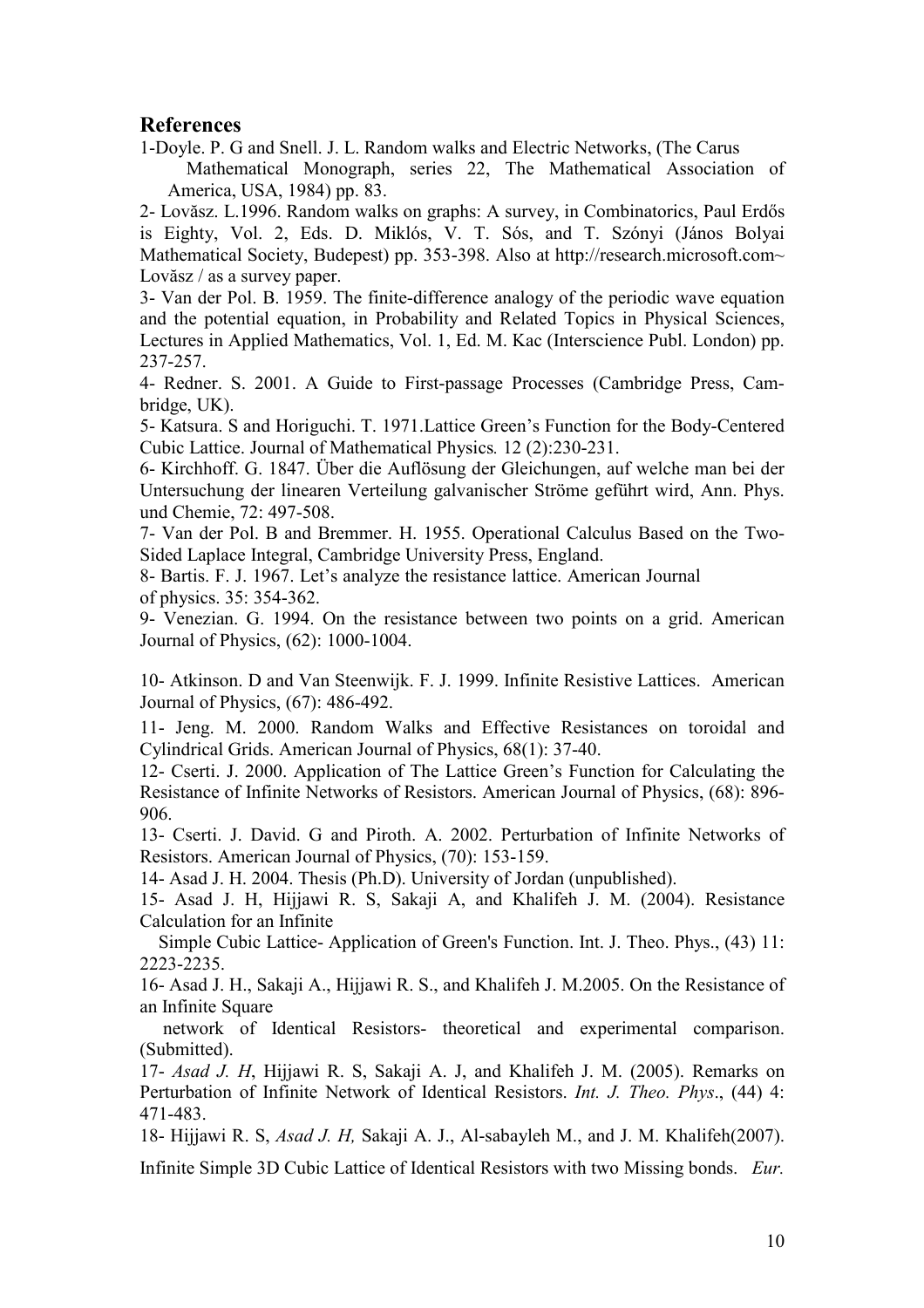*Phys. J. –Appl. Phys.* **41**, 111-114 (2008).

19- Wu. F. Y. 2004. Theory of resistor networks: The two-point resistance. J. Phys. A: Math. Gen., 37:

6653.

20- Van Enk. S. J.2000. Am. J. Phys., (68)9: 854-856.

21- *Asad J. H*, Sakaji A. J, Hijjawi R. S, and Khalifeh J. M. (2005). Infinite Network of Identical Capacitors by Green's Function. *Int. J. Mod. Phys. B*., (19) 24: 3713-3721.

22- *Asad J. H,* Sakaji A. J, Hijjawi R. S, and Khalifeh J. M. (2005). Capacitance between Two Points on an Infinite Grid. *Eur. Phys. J. –Appl. Phys.*, (32) 3:149-154.

23- *Asad J. H,* Sakaji A. J, Hijjawi R. S, and Khalifeh J. M. (2007). Infinite 2D Square Network of Identical Capacitors with two removed bonds. *Eur. Phys. J. –Appl. Phys.*, (40) 3: 257-264.

24- Hijjawi R. S, *Asad J. H*, Sakaji A. J, and Khalifeh J. M. (2007). Perturbation of an Infinite Network of Identical Capacitors. *Int. J. Mod. Phys. B*, (21) 2: 199-209.

25-Edward M. Purcell. Electricity and magnetism. $1<sup>st</sup>$  ed., Berekely Physics course Vol.2.(McGraw- Hill, New York 1965). P. 424.

26- Edward M. Purcell. Electricity and magnetism.2nd ed., Berekely Physics course Vol.2.(McGraw- Hill, New York 1985). Pp. 167-168.

27-Zemanian A. H, Infinite electrical networks: a reprise. IEEE Trans. Circuits Sys., 35. 1346-1358(1988). Armen H. Zemanian Transfinitness for graphs , Electrical networks and Random walks(Birkhauser, Boston, 1966).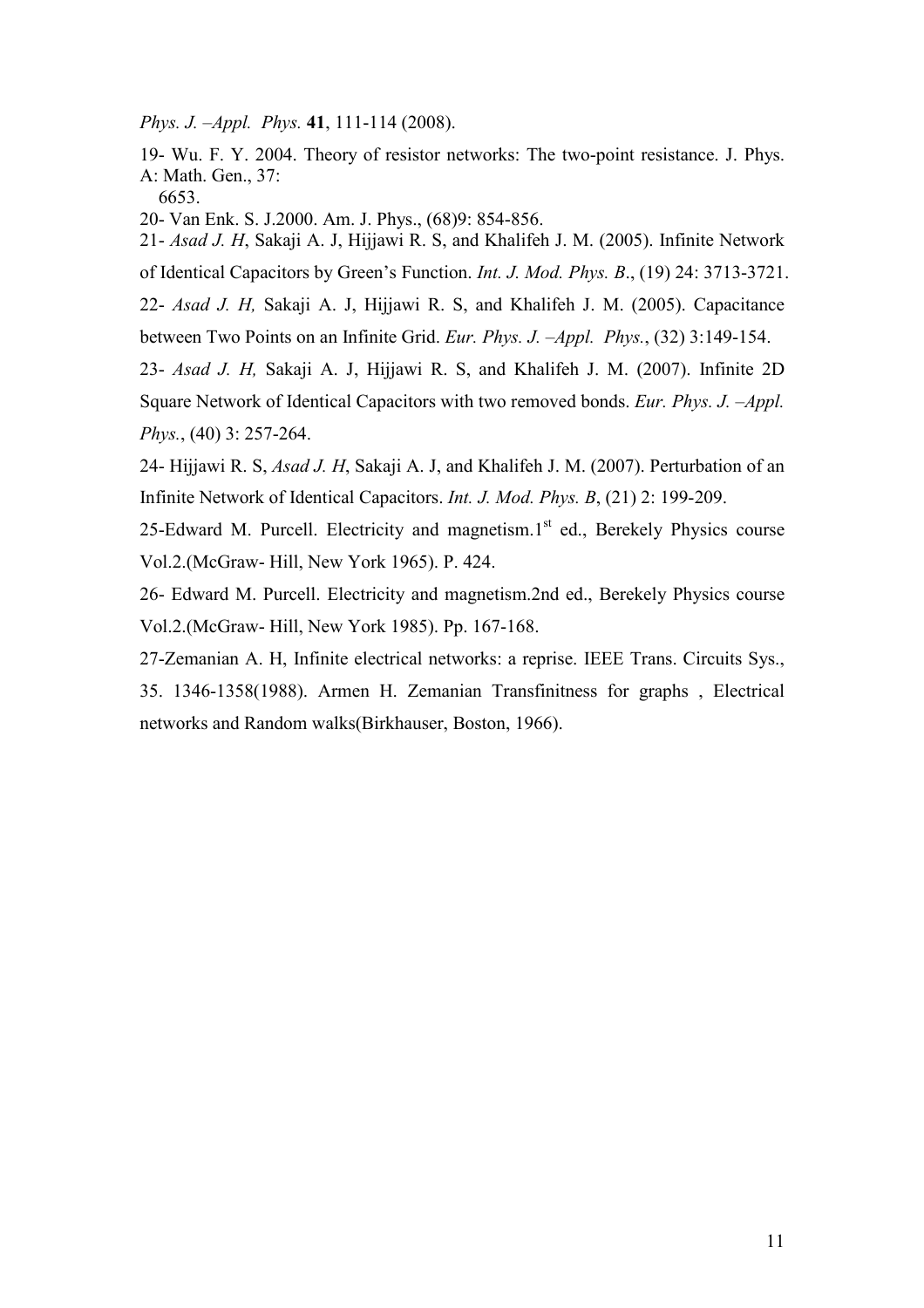# **Table Captions**

**Table 1:** Numerical values of *C<sup>l</sup>*,*<sup>m</sup>* in units of *C* for an infinite square grid.

**Table 2:** Numerical values of *C<sup>l</sup>*,*m*,*<sup>n</sup>* in units of *C* for an infinite SC grid.

## **Table 1**

| l, m | $C_{l,m}$      |  |  |
|------|----------------|--|--|
| 0    | $\infty$       |  |  |
| 1,0  | $\overline{2}$ |  |  |
| 2,0  | 1.37597        |  |  |
| 3,0  | 1.16203        |  |  |
| 4,0  | 1.04823        |  |  |
| 5,0  | 0.974844       |  |  |
| 1,1  | 1.5708         |  |  |
| 2,1  | 1.29326        |  |  |
| 3,1  | 1.13539        |  |  |
| 4,1  | 1.03649        |  |  |
| 5,1  | 0.968523       |  |  |
| 2,2  | 1.1781         |  |  |
| 3,2  | 1.08177        |  |  |
| 4,2  | 1.00814        |  |  |
| 5,2  | 0.951831       |  |  |
| 3,3  | 1.02443        |  |  |
| 4,3  | 0.972869       |  |  |
| 5,3  | 0.929041       |  |  |
| 4,4  | 0.937123       |  |  |
| 5,4  | 0.90391        |  |  |
| 5,5  | 0.878865       |  |  |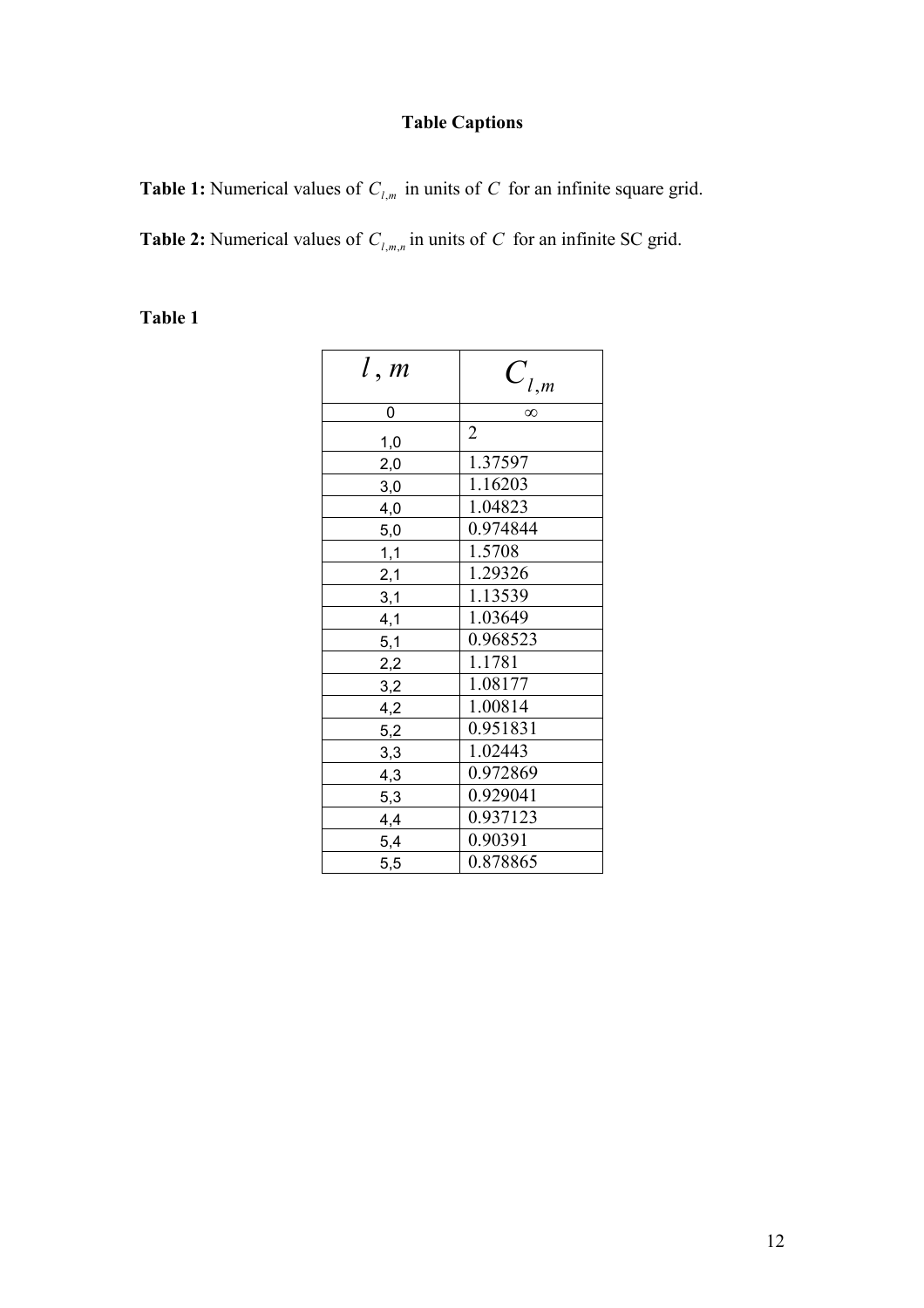### **Table 2**

|         | l,m,n    |         | l,m,n    | l, m, n | l,m,n    |
|---------|----------|---------|----------|---------|----------|
| l, m, n |          | l, m, n |          |         |          |
| 0       | $\infty$ | 410     | 2.144    | 531     | 2.08958  |
| 100     | 3.000003 | 411     | 2.138018 | 532     | 2.084667 |
| 110     | 2.531139 | 420     | 2.12867  | 533     | 2.077909 |
| 111     | 2.3906   | 421     | 2.124356 | 540     | 2.080503 |
| 200     | 2.382751 | 422     | 2.113825 | 541     | 2.079348 |
| 210     | 2.306284 | 430     | 2.111192 | 542     | 2.075559 |
| 211     | 2.264847 | 431     | 2.108277 | 543     | 2.070342 |
| 220     | 2.225432 | 432     | 2.100721 | 544     | 2.064235 |
| 221     | 2.206804 | 433     | 2.09079  | 550     | 2.070179 |
| 222     | 2.173162 | 440     | 2.094776 | 551     | 2.069768 |
| 300     | 2.220392 | 441     | 2.092865 | 552     | 2.066637 |
| 310     | 2.200632 | 442     | 2.087565 | 553     | 2.062804 |
| 311     | 2.186289 | 443     | 2.0803   | 554     | 2.057948 |
| 320     | 2.167735 | 444     | 2.072238 | 555     | 2.05287  |
| 321     | 2.159146 | 500     | 2.11299  | 600     | 2.088777 |
| 322     | 2.14053  | 510     | 2.109767 | 610     | 2.087086 |
| 330     | 2.136601 | 511     | 2.106833 | 633     | 2.069498 |
| 331     | 2.131646 | 520     | 2.101692 | 644     | 2.056729 |
| 332     | 2.119735 | 521     | 2.099336 | 655     | 2.047817 |
| 333     | 2.105161 | 522     | 2.093075 | 700     | 2.071745 |
| 400     | 2.15107  | 530     | 2.091324 | 531     | 2.08958  |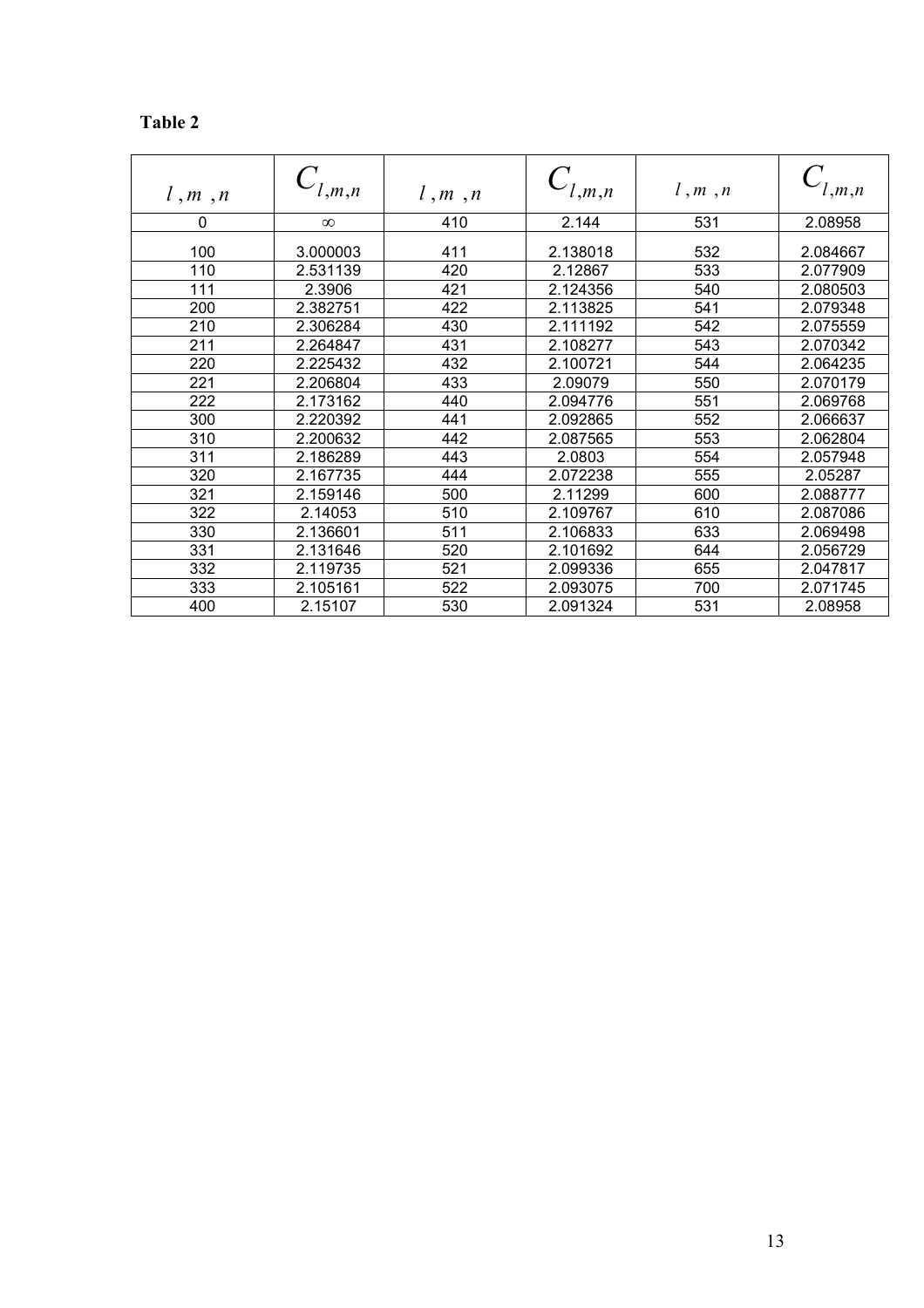#### **Figure Captions**

- **Fig. 1:** The capacitance  $C_{l,m}$  in terms of *l* and *m* for an infinite square grid along the [10] direction.
- **Fig. 2:** The capacitance  $C_{l,m}$  in terms of *l* and *m* for an infinite square grid along the [11] direction.
- **Fig. 3:** The capacitance  $C_{l,m,n}$  in terms of *l*, *m*, and *n* for an infinite SC grid along the [100] direction.
- **Fig. 4:** The capacitance  $C_{l,m,n}$  in terms of *l*, *m*, and *n* for an infinite SC grid along the [111] direction.



**Fig. 1**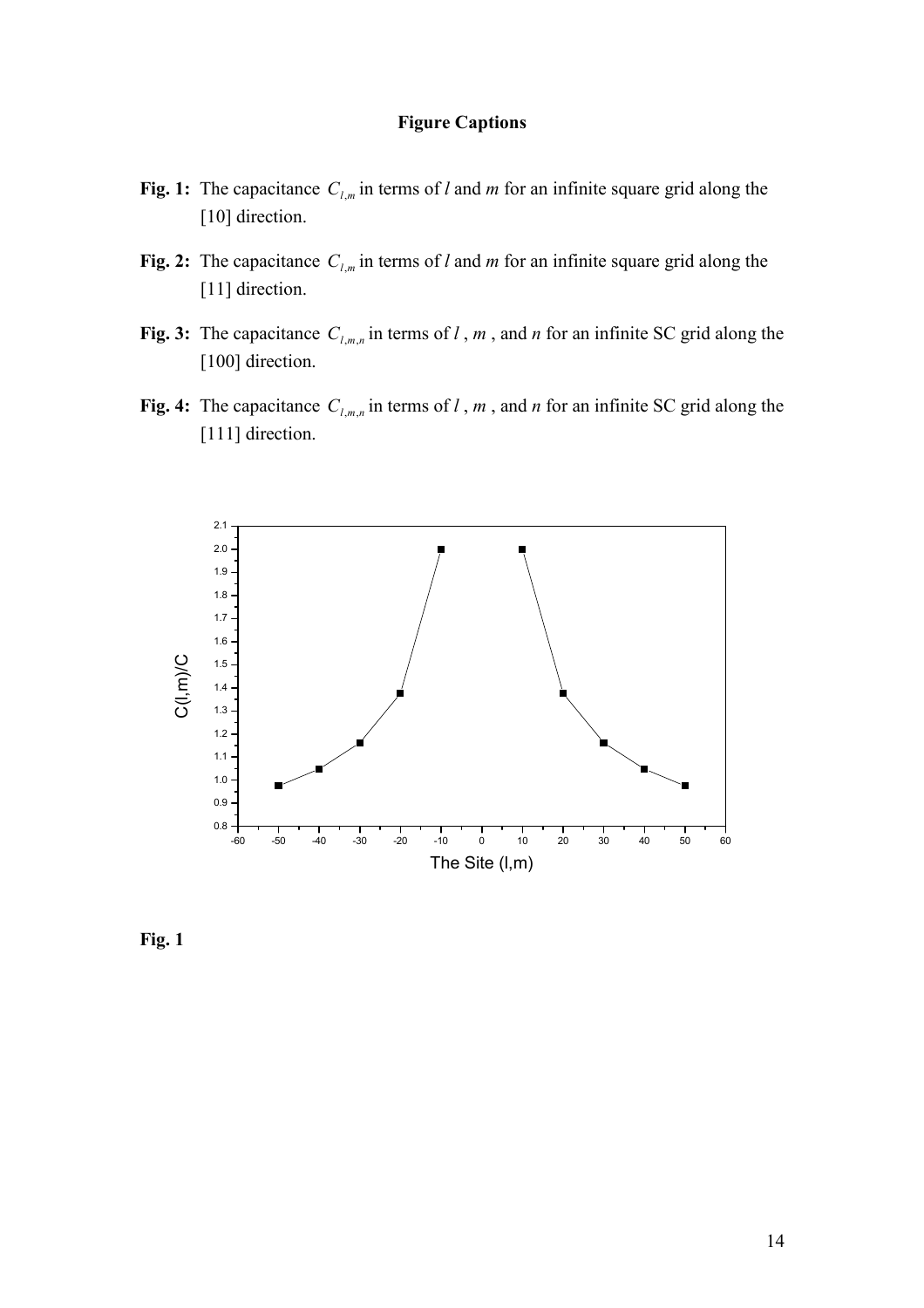

**Fig. 2** 



**Fig. 3**